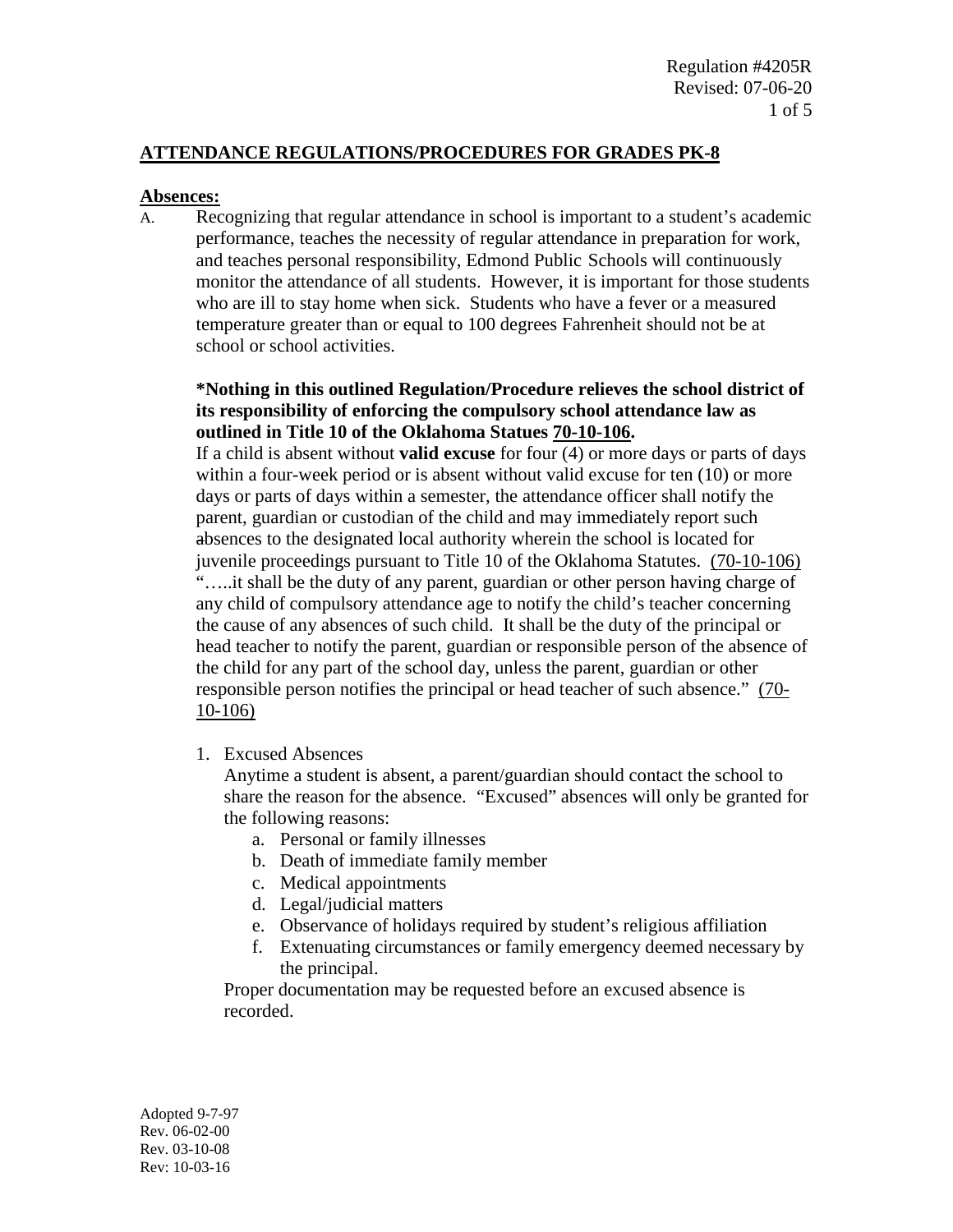- 2. Distance learning or virtual attendance:
	- a. A student will not be considered absent from school if they are not physically present at school but are completing work in a remote learning program or a virtual online program provided by Edmond Public Schools and are meeting the following attendance requirements:
		- i. The student has completed no fewer than ninety percent (90%) of the instructional activities provided in a virtual or remote learning format to include online logins to the curriculum or programs, offline activities, completed assignments, testing, face-to-face communications or meetings with school personnel via teleconference, videoconference, email, text or phone.
		- ii. The student is on pace for on-time completion of the course as required by the school district.
		- iii. The student has a medical condition that incapacitates the student and precludes them from participating in instruction in a traditional school setting, and the student is able to progress in instruction via alternative education delivery methods approved by the local board of education.
- 3. Chronic Absenteeism:
	- b. Chronic absenteeism refers to a student who is absent 10 percent or more of the school days in the school year, exclusive of a significant medical condition. A significant medical condition indicates a severe, chronic, or life-threatening physical or mental illness, infection, injury, disease, or emotional trauma. For the school year 2020-2021, any COVID-19 related absences due to a child's medical needs will be considered a significant medical condition. Medical documentation must be provided to substantiate a significant medical condition.

# **Make-up Work:**

B. It is the responsibility of the student or parent to arrange with the teacher to make up work and/or take tests. All make-up work is due within a period of time equal to the days missed, plus one (1) extra day. For example, if a student is absent three days, assigned make-up work is due within four days after the student returns to school unless other arrangements have been made with the teacher. In the event of extended illness of at least three (3) weeks or more, arrangements may be made for homebound instruction through the Counseling Office. If a child is absent more than three (3) consecutive days, a parent or guardian may request make-up work through the Attendance Office for middle school or the classroom teacher for elementary.

# **Ten (10) or More Absences**

C. For Pre-K students, Ten (10) absences, consecutive or not, may result in students being withdrawn from school to accommodate students that are on a waiting list to enroll. For K-5 students, Ten (10) consecutive days of absences may result in being withdrawn from school enrollment.

Adopted 9-7-97 Rev. 06-02-00 Rev. 03-10-08 Rev: 10-03-16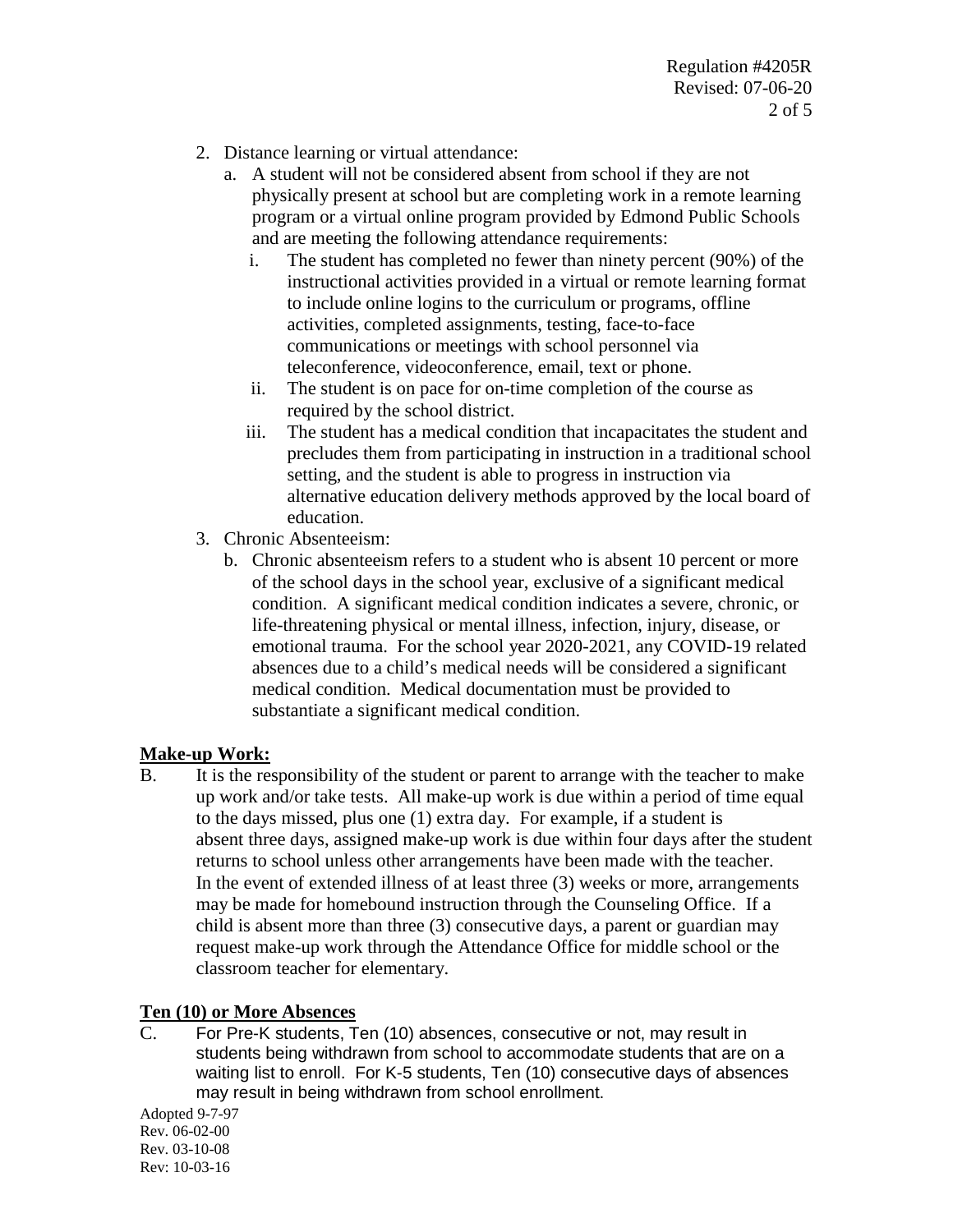Regulation #4205R Revised: 07-06-20 3 of 5

## **Prevention Efforts**

D. Stopping attendance problems at the earliest point is essential. It is also important the school extends an effort to work with families making sure a student's attendance problems are stopped at the earlies point possible. School administration may follow these steps for a full-day absence, half-day absence, or a single period absence.

Recommended Actions:

- 1. **4th day absence beyond a 4-week period**  Auto email and auto phone call and counselor conference with students with a contact to parents to advise of the counselor-student conference. (Time of year dictates the tone & direction of the conversation)
- 2. **7th day absence** Counselor or administrator conference with student, followed by a letter of summary to parent (auto generated email and auto phone) and possibly after-school detention for academic recovery. *Second semester take care to review the absences for appropriateness of response.*
- 3. **10th day absence beyond a semester** Call from administrator to parent with possible conference, plus additional detention or remediation for academic recovery. Following administrator call, Nudge Letter, drafted by the school and signed by the Edmond Public Schools' Truancy Offer, is sent via U.S Mail. (See 4th day if the 10 absences are all in one semester.)
- 4. **15th day absence** Administrator, counselor, (possibly teacher), truancy officer, and SRO conference with parent and student to give City of Edmond truancy warning letter.
	- o At this meeting, the parent and student may be given the letter from the Edmond City Attorney. The SRO will interview the parent about possible defenses or extenuating circumstances that might defend the situation. The SRO will document this conference and information in a police case report.
- 5. **18th day absence** At this point, the student has missed 10% of the school year. SRO will be advised for consideration of citation to address chronic absenteeism.
- 6. Students who have accumulated twenty or more absences during the school year will be referred to the School Attendance Committee for a review of eligibility to promote to the next grade.

Adopted 9-7-97 Rev. 06-02-00 Rev. 03-10-08 Rev: 10-03-16